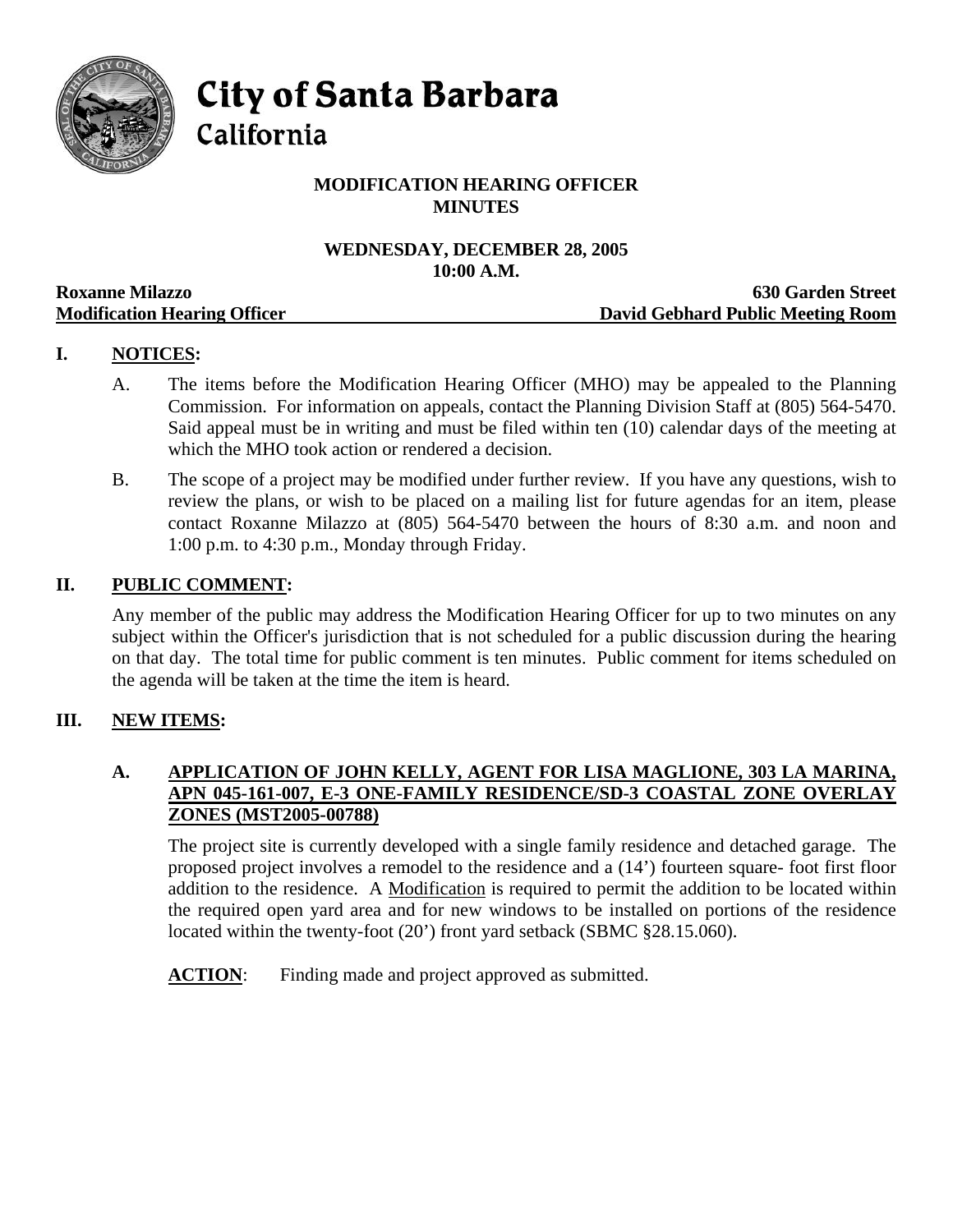#### **B. APPLICATION OF RODERICK BRITTON, AGENT FOR RALPH SIPPER, 1624 CLEARVIEW ROAD, APN 043-201-017, R-1 ONE-FAMILY RESIDENCE ZONE (MST2005-00789)**

The project site is currently developed with a single family residence and detached garage. The proposed project involves demolition of the existing garage and the construction of a new onecar garage with accessory room above. A Modification is required to permit the new garage to be located within the required open yard area (SBMC §28.15.060).

- **ACTION**: Finding made and project approved subject to the condition that all plans submitted for building permits in conjunction with the approval of this modification shall show/include:
	- 1. A remaining open yard of 945 square feet.
	- 2. A copy of SBMC§28.04.280 (Home Occupation Definition) on the site plan.
	- 3. Removal of all existing accessory structures currently located on site.
	- 4. A note on the garage floor plan that the garage shall be available for parking at all times.
	- 5. Tree protection measures for the existing palm (to be shown) on site.
	- 6. Revise second story to comply with solar access limitations.

#### **C. APPLICATION OF CHRISTINE PIERRON, AGENT FOR MICHAEL & KELLY MAGNE, 2509 CALLE MONTILLA, APN 041-392-001, E-1 ONE-FAMILY RESIDENCE ZONE (MST2005-00733)**

The project site is currently developed with a single family residence and attached garage. The proposed project involves expansion of the garage and 927 square feet of first and second story additions to the residence. A Modification is required to permit the garage expansion within the required thirty-foot (30') front yard setback and an "as-built" portion of the existing residence within the required ten-foot (10') interior yard (SBMC §28.15.060).

This project was subject to review by the Architectural Board of Review (ABR) pursuant to SBMC §22.68.

- **ACTION**: Finding made and project approved subject to the condition that all plans submitted for building permits in conjunction with the approval of this modification shall show/include:
	- 1. Only the garage being expanded to meet minimum parking dimensions. All portions of storage/accessory shall observe all required yards.
	- 2. The "as-built" portion maintaining its existing eight-foot (8') interior yard setback.
	- 3. A soils report will be required prior to building submittal.